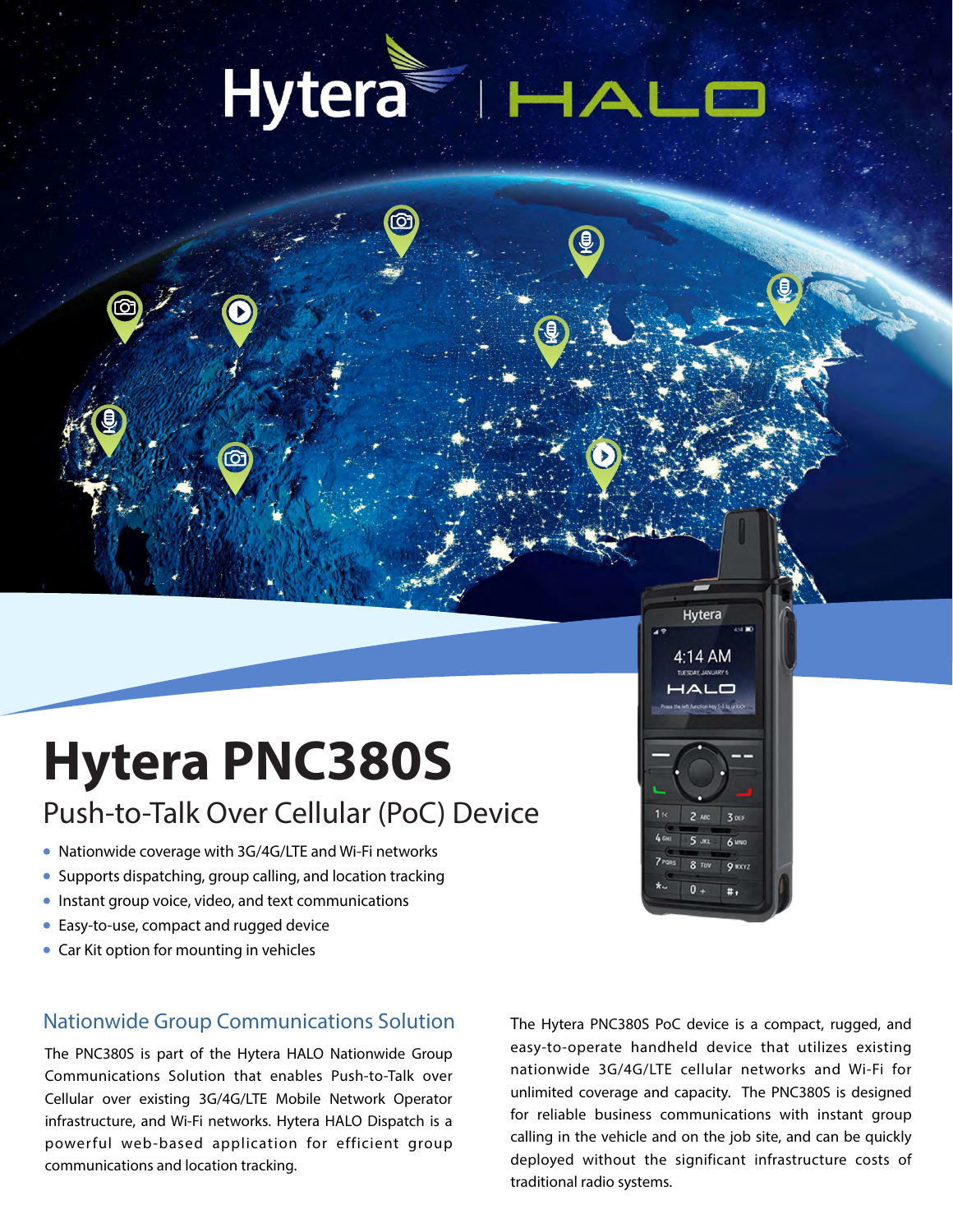

## **PNC380S Key Features**

#### **NATIONWIDE COVERAGE**

- National workforce communication with cellular 3G/4G/LTE connectivity
- Fully approved and tested by Canada's leading carrier for reliability and nationwide connectivity

#### CC INSTANT GROUP AND INDIVIDUAL CALLING

- The PNC380s Push-to-Talk button initiates instant half-duplex group calling or full duplex individual calling
- Supports instant group calling from the HALO Dispatch webbased communications and location tracking application

#### **HIGH-DEFINITION LIVE VIDEO**

- Equipped with an 8 megapixel rear camera, the PNC380S enables real-time video streaming
- Video communications improves situational awareness, and facilitates problem solving and decision making

#### **BUILT-IN WI-FI**

• Built-in Wi-Fi supports in-building communications with seamless switching to LTE networks when outside Wi-Fi range

#### **GPS POSITIONING**

• Built-in GPS enables real-time tracking and positioning for the Hytera HALO Dispatch application

#### **HIGH-QUALITY AUDIO**

- Digital noise suppression and high-volume speakers for excellent voice quality in loud environments
- Provides high-quality digital audio performance for individual calls, group calls, and emergency calls

#### **ERGONOMIC DESIGN**

- Compact and ergonomic design with easy-access buttons enables comfortable one-hand operation
- Reversible belt clip for carrying with screen facing in or out

#### **BUILT-IN BLUETOOTH**

• Built-in Bluetooth enables connectivity to earpieces, Pushto-Talk devices, and other wireless accessories

#### **TFT LCD DISPLAY**

- TFT LCD display provides high-resolution visibility even in bright daylight
- Supports an easy-to-use GUI menu system with clean and simple navigation

#### **RELIABLE AND DURABLE**

- IP67 rated for protection from dust and water ingress up to 1 meter for 30 minutes.
- Compliant with MIL-STD-810-G for shock and vibration



M7

#### **LONG-LIFE BATTERY**

• Powerful 4,000mAh Lithium-Ion Polymer battery delivers up to 24 hours of operation

#### **CARKIT**

- Dash-mount car kit available for safe in-vehicle calling
- Features optional external speaker, palm microphone, visor microphone and remote Bluetooth Push-to-Talk

#### **LED FLASHLIGHT**

• Bright LED illumination at the touch of a button

#### **TEXT MESSAGING**

• Send, receive, and view text messages between dispatcher and other Hytera PoC devices

#### **A SAFETY FEATURES**

- One-touch Emergency button enables emergency calls to dispatcher and sending alarms to other radios
- Dispatcher can remotely stun (disable) or revive (return to service) if the radio is lost or stolen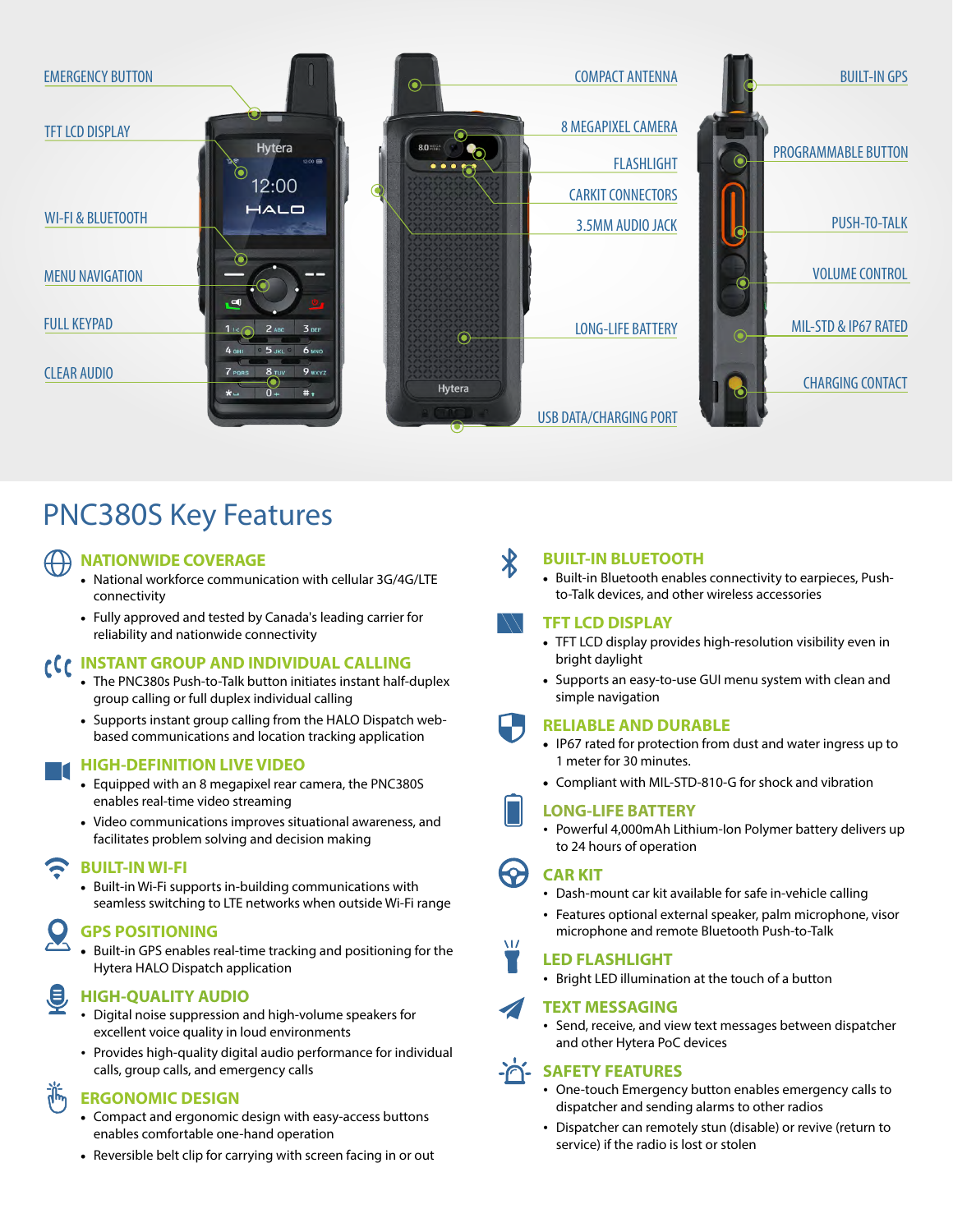



The PNC380S and other Hytera PoC devices and bodycams are part of the Hytera HALO Nationwide PoC Communications Solution and Hytera HALO OnSite Push-to-Talk over Wi-Fi Solution that include a powerful web-based dispatch application.

Hytera HALO Dispatch supports instant group calling as well as individual calling. Dynamic groups can be quickly created with a simple list selection or geographically by selecting an area on the dispatch map. Hytera HALO Dispatch leverages the GPS built into the PNC380S for tracking of driver locations and travel routes with time stamps. The dispatcher may stun (turn off) and reactivate a radio, perform Lone Worker monitoring, receive emergency calls, and access full call recording, logging, and playback.

## **Standard Accessories**



## **Optional Accessories**







C-Style 3.5mm Wired Earpiece

Visor Mic

**BT** Earpiece





WIRED ACCESSORIES FOR THE CK10 CARKIT



**External Speaker** 

Palm Mic

**PTT Button** 

## **Target Applications**

The PNC380S is designed for any industry that requires reliable group communications in the vehicle and on the job site. The fastest growing sector is service companies with small and mediumsized fleets:

- Security Companies
- Property Management
- Plumbers and Electricians
- Construction and Building Materials
- Landscaping and Tree Trimming
- Exterminators
- Cleaning and Maintenance
- Auto Parts and Tools
- Event Production and Catering
- TV and Film Production
- Tow Truck Companies
- Industrial Supply and Uniform
- Food Services and Delivery
- Waste Collection
- Technology Services